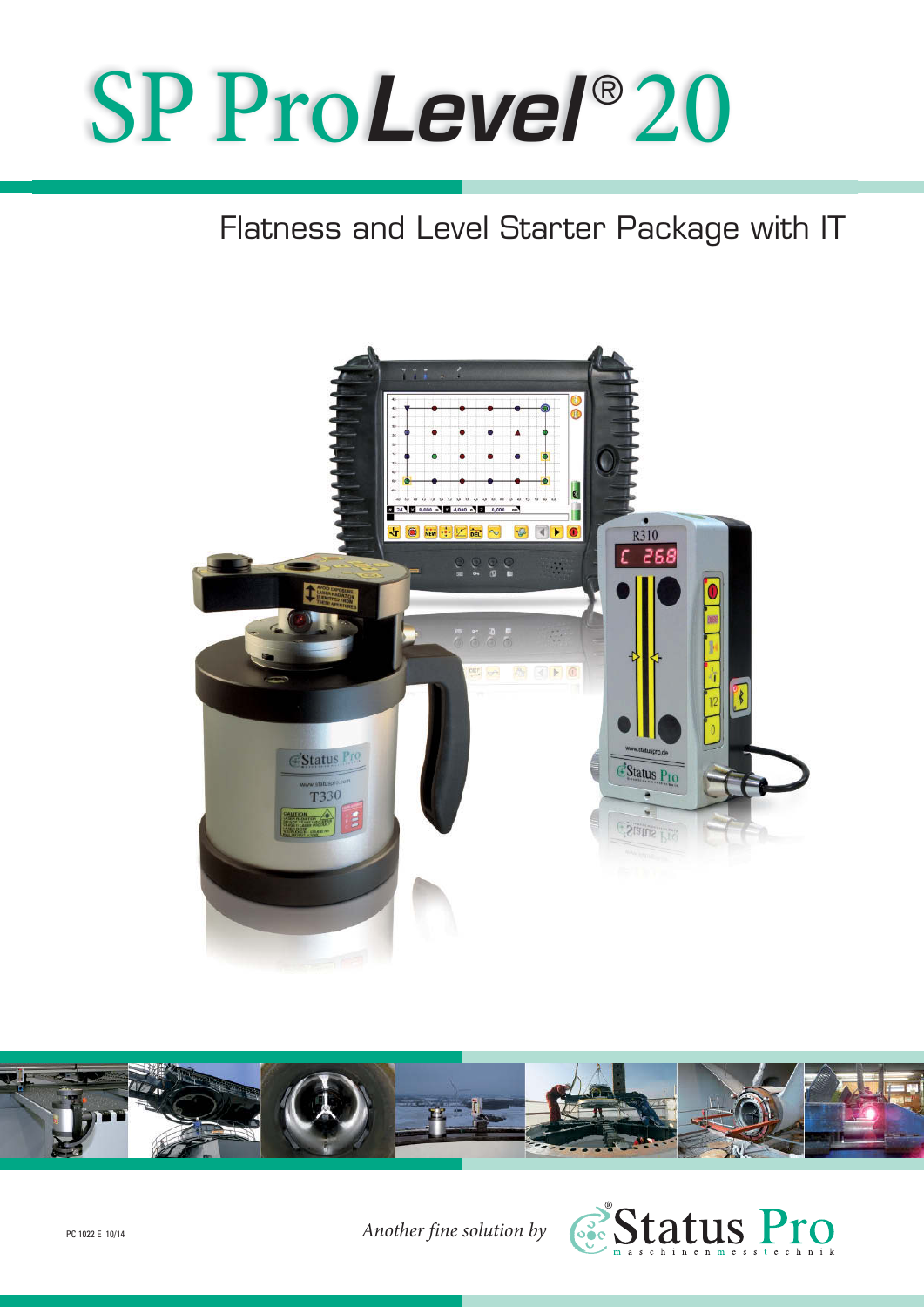## **Content of Flatness and Level Starter Package with IT**

# SP Pro*Level* ® 20

#### T330 Self Levelling Sweep Laser (BG 830203)



The T330 levelling laser makes even difficult measuring tasks easy! A laser transmitter transmits the signal and a detector measures the beam position. Done!

#### R310 Laser receiver (BG 830134)



The R310 measures the position of the rotating laser beam. The CCD Sensor has total measurement range of 80mm. The beam forms an entire reference plane. The R310 is wireless and can measure up to a distance of 80m from the Laser.

Accessories: BG 830135 Battery Compartment with Bluetooth BT 800071 Battery Pack Li-Ion / BT 800072 Battery Charger

#### RC310 Remote Control for T330 and R310 Monitor (BG 830930)



- Remote control for the T330
- Remote Display of current R310 values
- **The RC310 is of great practical use in most applications:**
- for establishing reference lines in roll parallelism
- for adjusting the T330 laser position
- it saves you a great deal of shoe leather on-site

#### DU 320 Rugged UMPC with touchscreen (IT 200410)



#### **Rugged UMPC for industrial on-site.**

The UMPC offers protectors, shockproof design, holder for hand/arm.

- Change External Batt-Pack during use.
- Shockproof
- Water resistant

Standard accessories: IT 200207 External Li-Ion Akku. Optional accessories: IT 200208 External Charging station for IT 200207

*Status Pro*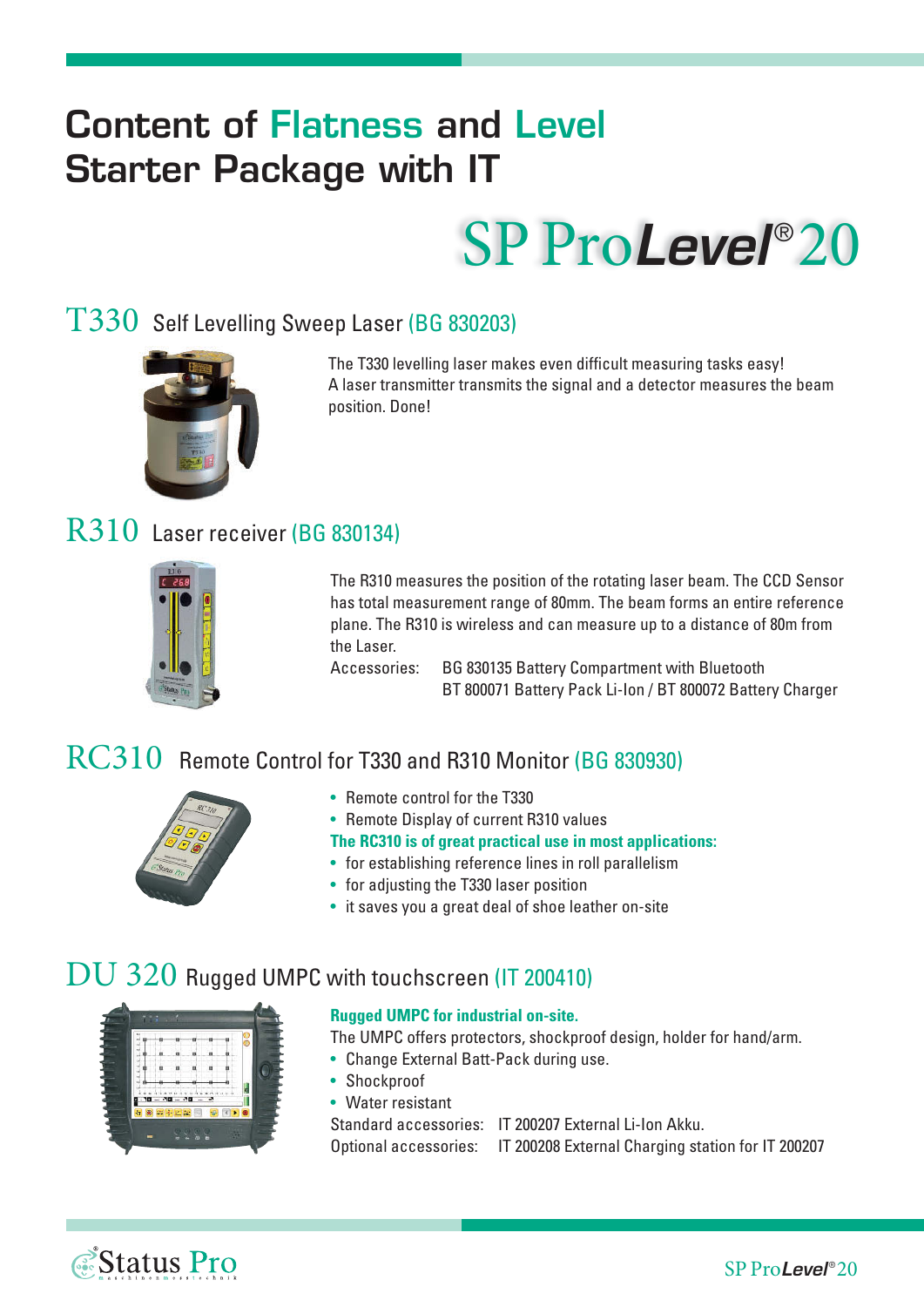

#### Mounting Kit for T330 (BG 830205)

Using the swivel and tilt adapter you can align the laser level, irrespective of the surface below. The Adapter also allows for a parallel movement which is very useful when aligning the laser parallel to a reference object. The Adapter is accomodated with a 5/8" thread, and is also fitted with a three-point magnet arrangement underneath.

#### Switch magnet with prism bottom  $-60 \times 50 \times 55$  mm  $- M8 - 750N$  (BT 943105)



Block magnet for many measuring and fixing tasks. The upper surfaces has an M8 thread for attachment purposes. Dimensions: 60 x 50 x 55 mm, 750N

#### Screw adapter M8 (BT 948336)



Screw adapter with an M8 thread to enable the R310 or R280 to be mounted on different objects.

Installed adapter length: 30 mm

#### Power supply cable for T330 / R310 (BG 800026)



Power supply cable for the T330 / R310 with straight plug.

12 V, 450 mA incl. adapter

Battery Pack Li-Ion (BT 800071) for R280, R310, R540, R545



#### Battery Charger (BT 800072)

for Battery BT 800071 (R280, R310, R540, R545)



#### Battery Compartment with Bluetooth for R310 (BG 830135)

Accessory for a R310 Laser Receiver.